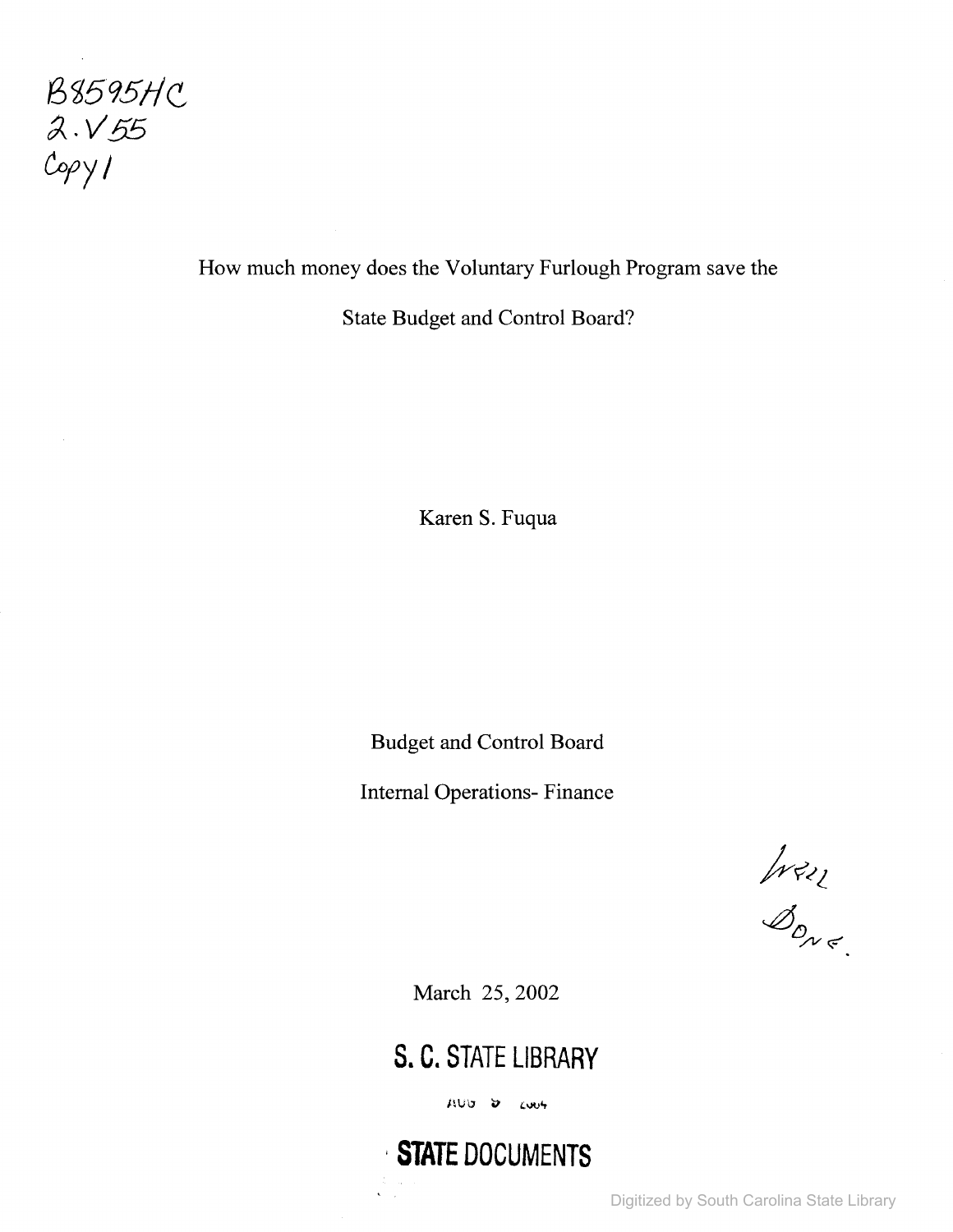The purpose of this project is to determine the best methods to measure and report cost savings as a result of the implementation of a voluntary furlough program for the South Carolina Budget and Control Board. When general funds for a state agency are less than the preceding year, volunteer furloughs are an option. Employees who chose such a program are guaranteed certain benefits and cannot be discriminated against under any circumstance. The program can benefit the employer and the employee and can help solve budgeting problems. Working with the Board and understanding that certain considerations such as workload and work distribution are factors, employees may choose to have time offrather than a full year's employment. This project addresses how such a furlough program can benefit the state and the employee resulting in cost savings to the state. The process involves determining the realized cost savings based on the difference between the employee's base salary less the employee's earned salary and factoring in the employer's expenses which are payment of retirement and health and dental insurance.

Additional data collected examines how the furlough will effect the employer's overall processing costs to put such a program into effect. This project determines the processing time and costs involved. To determine the data, I have interviewed all personnel involved in the processing and constructed a process map (see Appendices AI) that charts and examines the collected data's impact and usefulness. I have work directly with programmers involved in the design of a data base to determine realized cost. (see Appendices BI)

 $\mathbf{1}$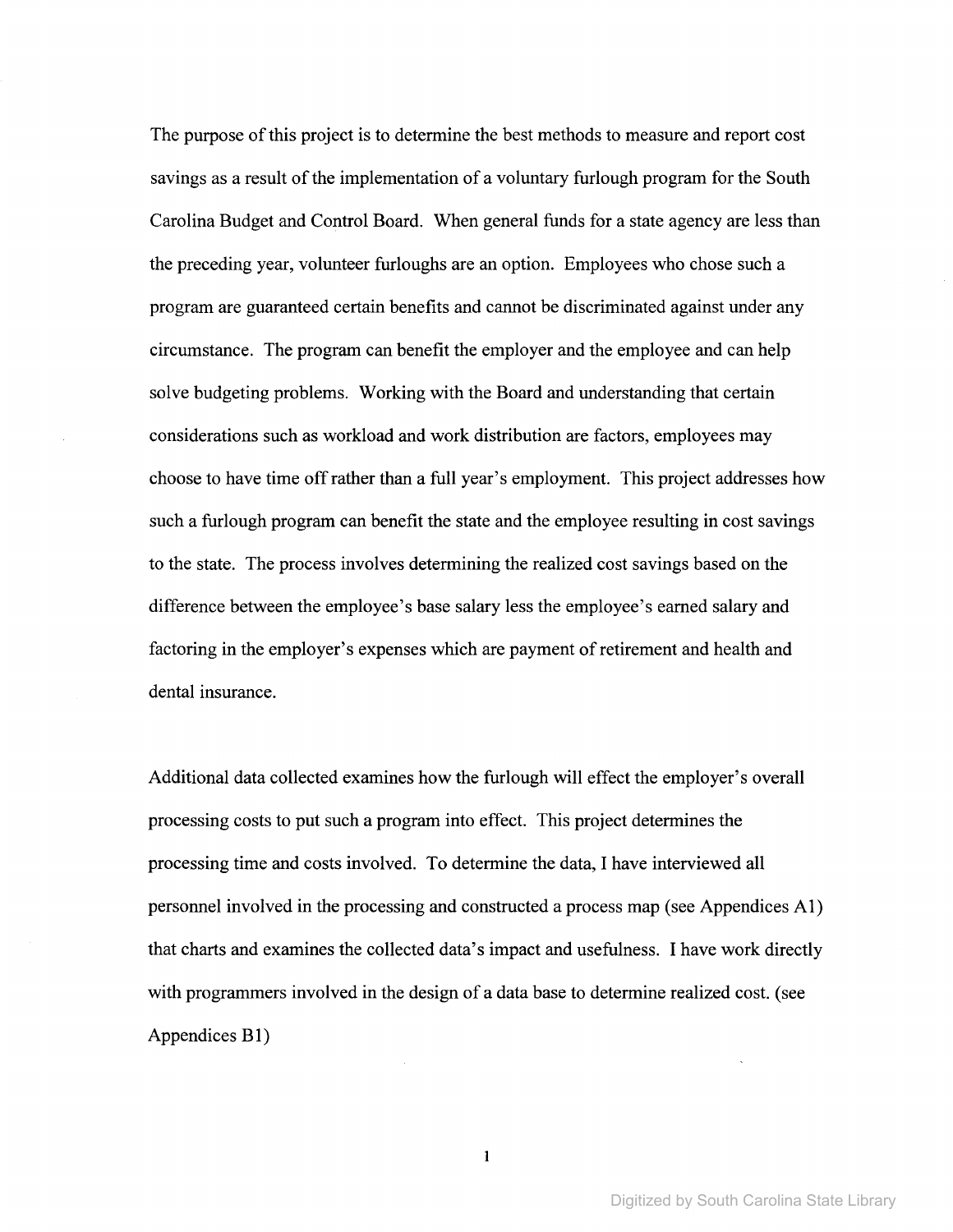To determine the type of data needed for this project, I have attempted to identify all areas and or individuals involved in the furlough process. I have asked each individual involved to approximate the time it takes to complete each task in order to complete the Process Map. To determine the cost factor, I have used the mid-range salary for each band that is involved divided by the total number of hours each year to compute the hourly salary. The following is a detailed description of the sections I have interviewed.

Access Programmer  $-$  We discussed the original design of the database that captures realized cost savings based on the employee's base salary. I reviewed the spreadsheet that compiles the data that includes the employee's base salary, the employee's furlough salary, the type of health and dental insurance as well as all retirement information. We discussed the reports that are generated monthly used to process payments to the Retirement System and to Insurance Benefits for the Employer's pro-rated responsibility of retirement, health and dental premiums.

Budget Section – The Budget section has very little involvement in the furlough process. Furlough shows up in the year-to-date Expenditure Report generated by Budget and will reflect furlough as cost savings for monthly salary projections if noticeable.

Employee- an employee ofthe Budget and Control Board is allowed to furlough from I-to 90 days during a fiscal year. Depending on the number of days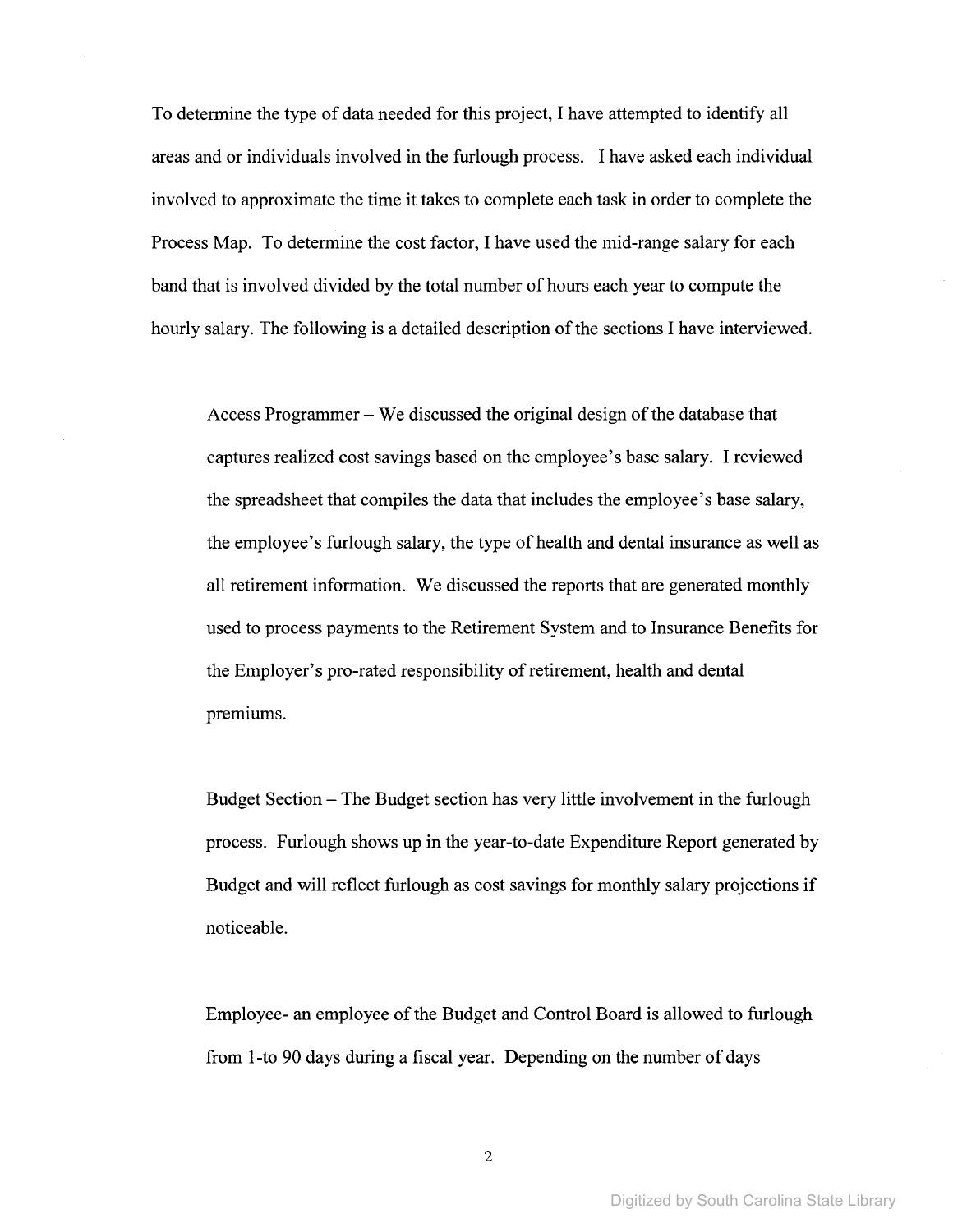requested, the employee may or may not need to meet with a member of the Benefit's section. Once the employee has determined the number of days to request, the supervisor of that section is contacted and approval is granted, if possible. The employee then contacts the Benefits section and discusses either in person or over the phone the responsibilities of the employee and the employer. This process can take anywhere from 5 to 45 minutes depending on the circumstances. As needed, the employee will fill out weekly leave slips and submit them to the supervisor for approval. The leave slips are forwarded to Personnel.

Personnel Leave Liaison – On a weekly basis, leave slips are completed by the employee, signed by the supervisor, and forwarded to the Leave Liaison. Two copies are made and forwarded to the Benefits section and to payroll. The leave is keyed into an Access Furlough database and then keyed into the HRIS Leave System. Monthly, a report is generated by the Access Personnel Furlough Database and given to the Director of Personnel.

Payroll Section – The Payroll Tech receives a copy of the Employee Leave Slip. The furlough leave is keyed into the Payroll Furlough Database and into the HRIS payroll database after salaries are calculated and adjusted. The payroll is completed and sent to the CG's office. Bi-monthly, a report is generated by the CG's office and sent to payroll. The payroll Tech reconciles the CG report back to the Access Furlough Database. The health, dental and administration fees are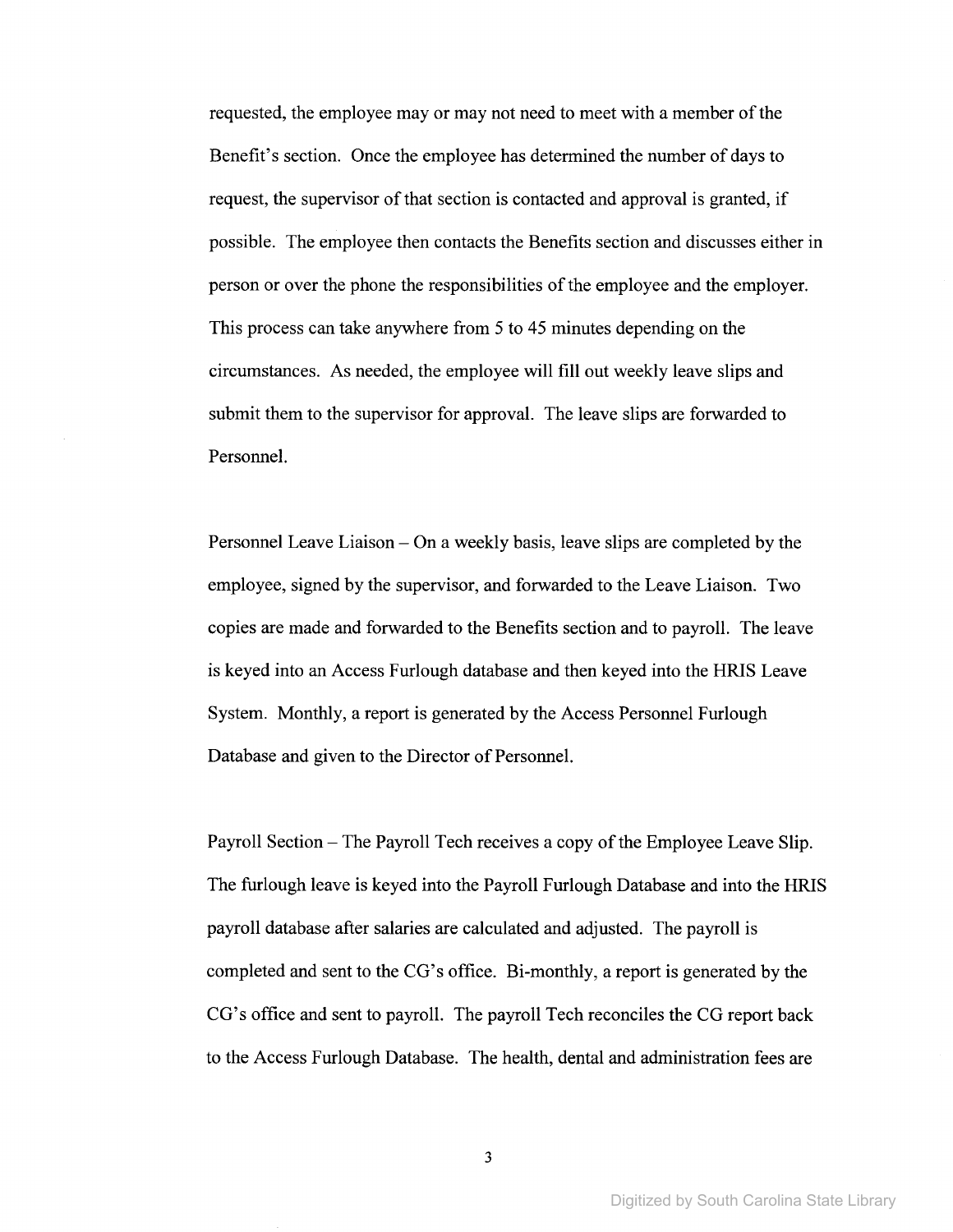reconciled to insure the correctness ofrefunds due to the employee. Reports are generated monthly from the Access database. Ifthe employee is due a refund, paperwork is completed and forwarded to the Benefit's section for approval. It is then sent to accounts payable. Payments for Insurance Benefits and Retirement are Authorized by the Accounting Supervisor and then forwarded to payables.

Benefit's Section:-If an employee plans to be out an extended time, they are advised to make an appointment with the Benefits section to discuss the responsibilities of both the employee and the employer. These meetings usually take about 30 to 45 minutes. If the employee plans to be out only a few days, the Benefits Coordinator discusses these issues with the employee over the phone. This process takes anywhere from 5 to 10 minutes. The next involvement that Benefits has is receiving a report that is generated by the furlough database which calculates the amount of the refund check due the employee for the Board's portion of health and dental insurance premiums. The Coordinator reviews the reports and authorizes the refund with a signature. The report is sent back to payroll who forwards it along with reports that have been reviewed and authorized by the Accounting Supervisor for payment by the Board for health, dental and retirement benefits. These reports are forwarded to the Accounts Payable Section for processing.

Accounts Payable Section-The Accounts Payable Section reviews the payment packets and provided budget information as well as transaction codes and object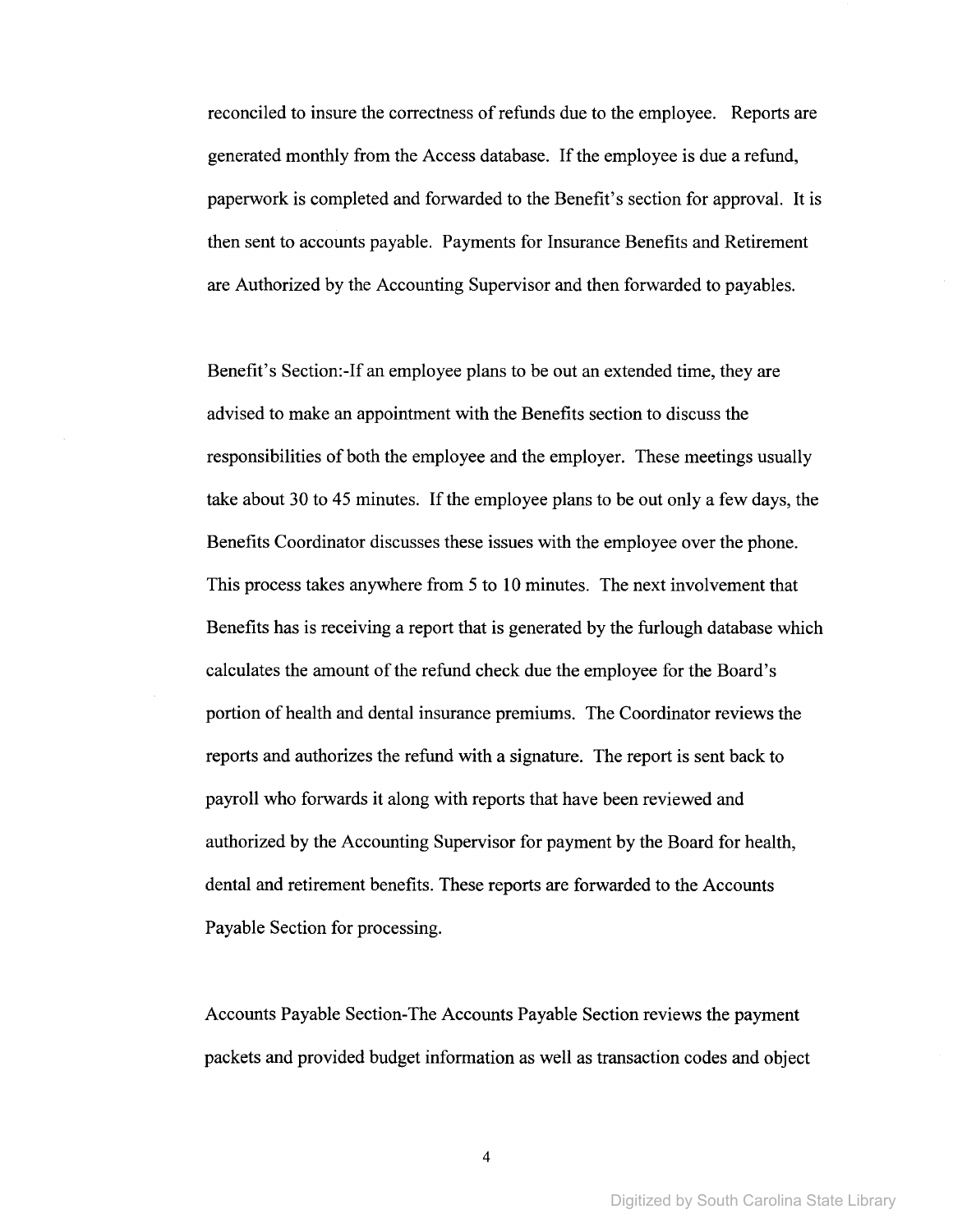codes. Once verified, the data is entered into an accounting system used by the Budget and Control Board referred to as GAFRS. The morning after all data is entered, a payment voucher is generated by the system and is printed on site. The voucher is matched up with backup provided by the Payroll Section. The original is given to a Manager to be verified and signed. The office copy is given to the Accounts payable Supervisor to be reviewed and initialed. The originals are sent to the Comptroller General's Office for processing. Two to three days later a check or an IDT is generated and sent back to Internal Operations for distribution.

Contingent Check Section- If a check has been generated, the pending voucher is pulled and matched up with the check. The remittance is removed from the voucher packet and placed with the check in an envelope to be mailed to the recipient. If an IDT is generated, a debit memo is received and matched with the voucher packet. In both cases, the packets are stamped paid and given to the Data Processing clerk to be filed.

I have entered data into an Excel spreadsheet, which is designed to capture cost by using a Process Map format. (see Appendices AI). Based on my findings, it costs \$42.68 to process the initial furlough request and an additional \$31.33 to process each request thereafter. I have evaluated the Total Savings for each furlough employee by pay date using an Excel Spreadsheet that captures the actual Salary Savings less the Fringe Cost plus the Fringe Savings less the Processing Cost. Using the information gathered and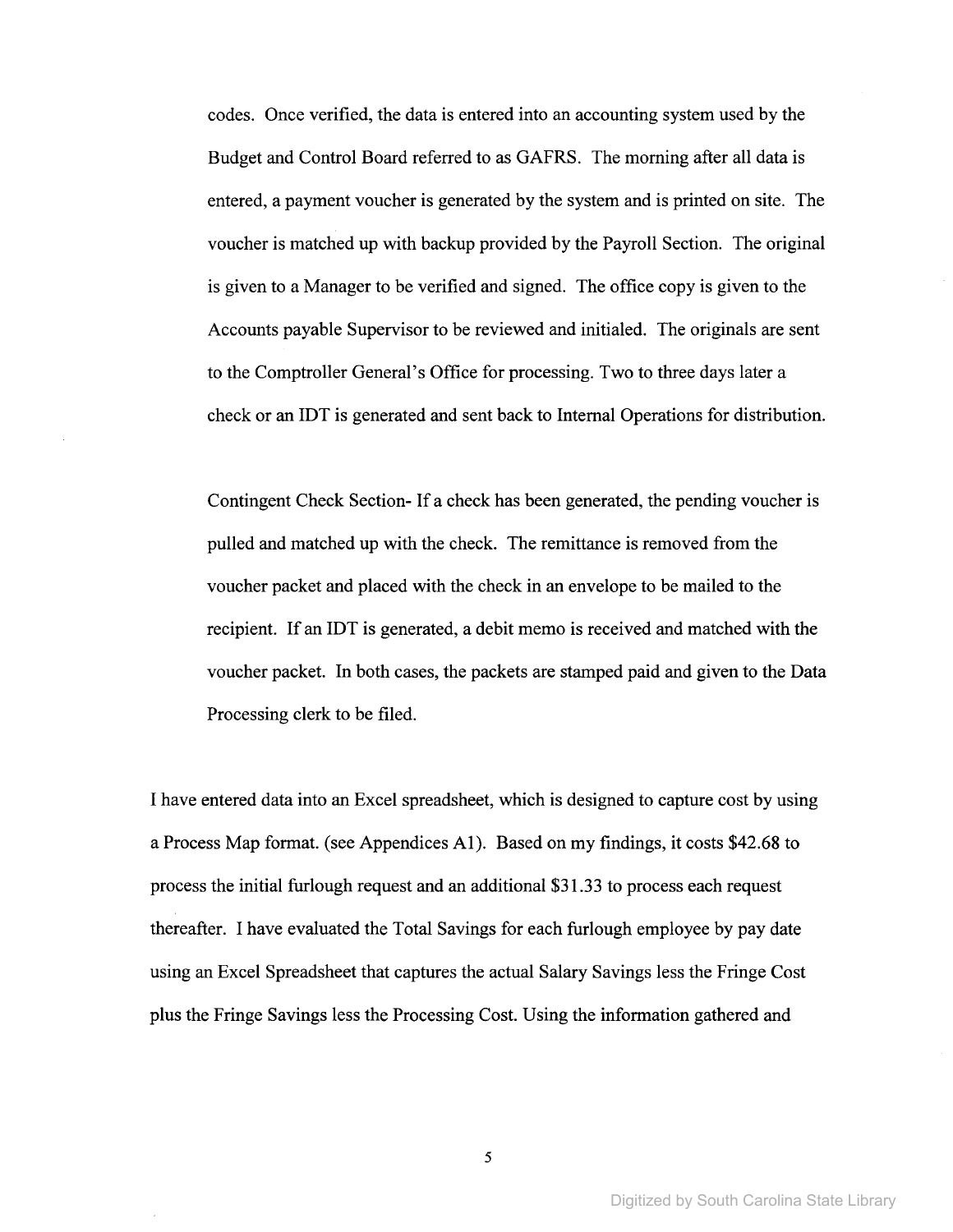mapped, I determined the Total Savings for each employee per pay period for the first three quarters of Fiscal Year 2002.

In addition to cost savings for the employers, I have found that other benefits of this program are numerous. According to Proviso 72 (www.state.sc.us/dio/furlough/guidelines.htm) the goals of the state furlough are as follows:

- a. To allow employees to submit leave requests that certify they have studied the guidelines and are aware of their requirements.
- b. To grant approval of said requests if all factors, which are conducive to granting the furlough, are met.
- c. To provide consultation with the office director if the furlough request is denied.
- d. To set the furlough time not less than one day and not more than ninety days
- e. To guarantee that anyone who has requested a furlough will not be discriminated against because of age, race, color religion, creed, national origin, sex, disability, military status or political affiliation.
- f. To ensure that no employee will feel pressured to request furlough under any circumstance
- g. To provide all services including accumulation of sick and annual leave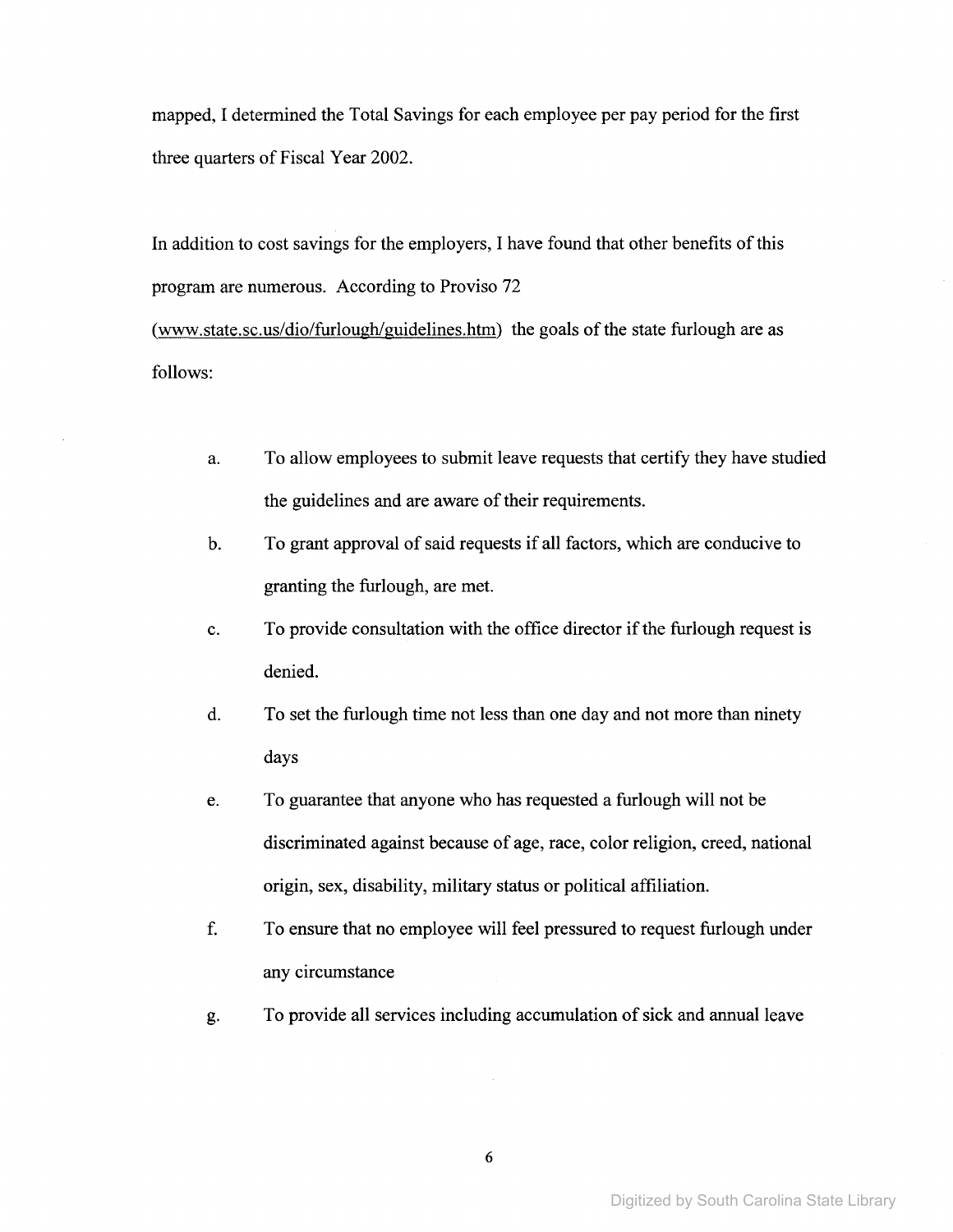h. To allow furloughed employees to receive the same state benefits as those who are salaried.

It is a win-win situation because employers can save money in a tight budget year and employees can have leave that can be used for various needs such as health reasons, care offamily members and vacations. Also, people who have experienced stress from the demands of a full-time job can have a respite. Because the program is voluntary, the benefits remain the same. There will not be a change in service and sick and annual leave benefits will remain the same. The furloughed employee also can still participate in the same state benefits except drawing wages in part or in full. There is no threat to the furloughed employee as to the status of his job when he returns and he cannot be forced into the program. Such mandates create a non-hostile environment for those who wish to participate in the voluntary employee furlough program.

After mapping data for a period of three quarters for employees of the Budget and Control Board, I have found that it is cost effective for the State to offer this type of Program. During the first three quarters, the total cost to process each furlough request was \$5,489.03 and the total fringe cost was \$15,655.68. The net savings were \$71,126.29 for the Budget and Control Board. It is also an additional benefit to the employee which overall benefits the State during these time of Budget restraints by providing incentives for the employee to use the furlough program without losing the accrual of sick and annual leave during a leave without pay absence. It also pays both the employee and employer share of retirement contributions as well as the payment of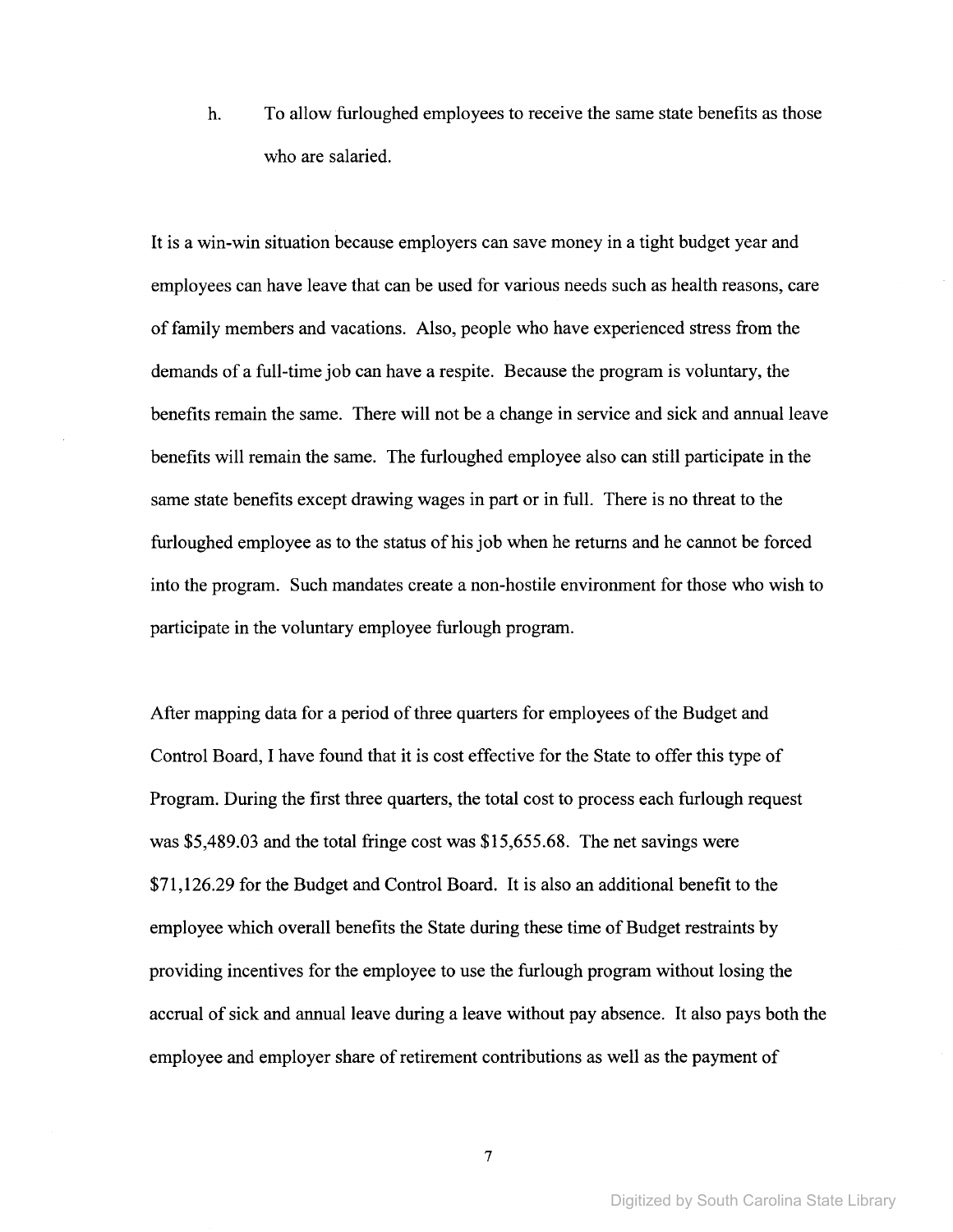health and dental benefits on a prorated basis. This program has boosted the morale of participating employees which in tum has allow the Budget and Control Board to provide this benefit to employees and reduce the cost of annual salary projections without having a reduction in forces.

Based on the data collected during the first three quarters of Fiscal Year 2002 and the above findings, it is my recommendation that the State Budget and Control Board continue to offer this program as a benefit to both the employee and the employer. Evaluation of this project will be on going. Maintaining and using the spread sheet that tracks on-going cost -savings ( Appendices B1) and factoring in processing costs, the Budget and Control Board will be able to follow the success of the furlough program and make decisions concerning the future benefits of this project.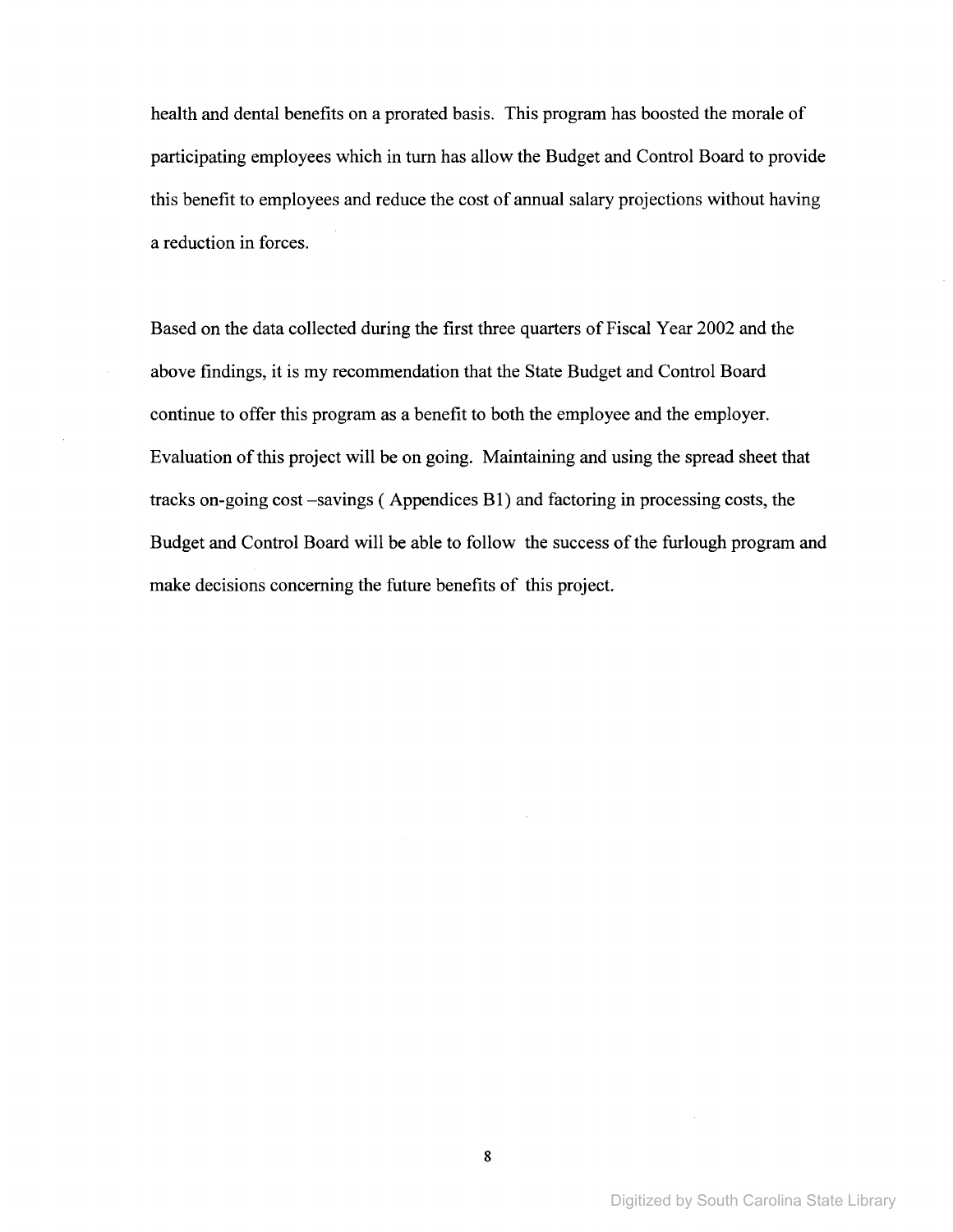# PROCESS MAP

/

 $\mathcal{A}^{\mathcal{A}}$ 

#### VOLUNTARY FURLOUGH

| PROCESS DESCRIPTION                                                           | <b>TIME</b>             | UNIT COST | <b>TOTAL</b> | <b>Band</b> |
|-------------------------------------------------------------------------------|-------------------------|-----------|--------------|-------------|
| Employee request furlough                                                     | 5                       | 0.32      | 1.60         | 5           |
| Supervisor approves furlough                                                  | 5                       | 0.39      | 1.95         | 6           |
| Employee meets with Benefits advisor                                          | 20                      | 0.39      | 7.80         | 6           |
| Employee fills out leave slips                                                | 3                       | 0.32      | 0.96         | 5           |
| Supervisor approves leave slips                                               | $\overline{\mathbf{c}}$ | 0.39      | 0.78         | 6           |
| Supervisor sends to Personnel                                                 | 5                       | 0.39      | 1.95         | 6           |
| Personnel Contact reviews and keys into Access Data Base                      | 10                      | 0.32      | 3.20         | 5           |
| Personnell Contact makes a copy and forwards to Payroll                       | 5                       | 0.32      | 1.60         | 5           |
| Payroll keys information into Furlough Data Base                              | 5                       | 0.26      | 1.30         | 4           |
| Payroll calculates adjusted salary                                            | 5                       | 0.26      | 1.30         | 4           |
| Payroll keys info into Payroll Data Base                                      | 3                       | 0.26      | 0.78         | 4           |
| Payroll maintains a furlough file on each employee                            | 2                       | 0.26      | 0.52         | 4           |
| Payroll sent to CG's Office and printouts sent back to Payroll                | 10                      | 0.26      | 2.60         | 4           |
| Payroll reconciles salary back to furlough Data Base                          | 5                       | 0.26      | 1.30         | 4           |
| Payroll reconciles Health, Dental and admin back to Data Base                 | 10                      | 0.26      | 2.60         | 4           |
| Data Base generates backup for employee refunds, payments to OIS an Retiremer | 5                       | 0.26      | 1.30         | 4           |
| Benefits reviews and autorizes refund to employees                            | 5                       | 0.39      | 1.95         | 6           |
| Accounting Supervisor authorizes payment to OIS and Retirement                | $\overline{2}$          | 0.39      | 0.78         | 6           |
| Payments sent to Accounts Payable for processing and review                   | 10                      | 0.26      | 2.60         | 4           |
| Accounts Payable keys into GAFRS Data Base                                    | 5                       | 0.26      | 1.30         | 4           |
| Data Base generates payment vouchers                                          | 2                       | 0.26      | 0.52         | 4           |
| Voucher matched with backup                                                   | $\overline{2}$          | 0.26      | 0.52         | 4           |
| CG copy verified and signed by Manager                                        | 1                       | 0.48      | 0.48         | 7           |
| Office copy is reviewed by Supervisor                                         | 1                       | 0.39      | 0.39         | 6           |
| Packet batched and sent to CG                                                 | 3                       | 0.26      | 0.78         | 4           |
| Office copy filed to be matched with check or IDT                             | $\overline{2}$          | 0.26      | 0.52         | 4           |
| CG/Treasurer generate a check or IDT                                          |                         |           | 0.00         |             |
| Check/IDT returned to Internal Operations and mailed or filed                 | 5                       | 0.26      | 1.30         | 4           |
| Initial Furlough Processing Cost                                              |                         |           | 42.68        |             |
| Processing Cost for each additional pre-approved pay period                   |                         |           | 31.33        |             |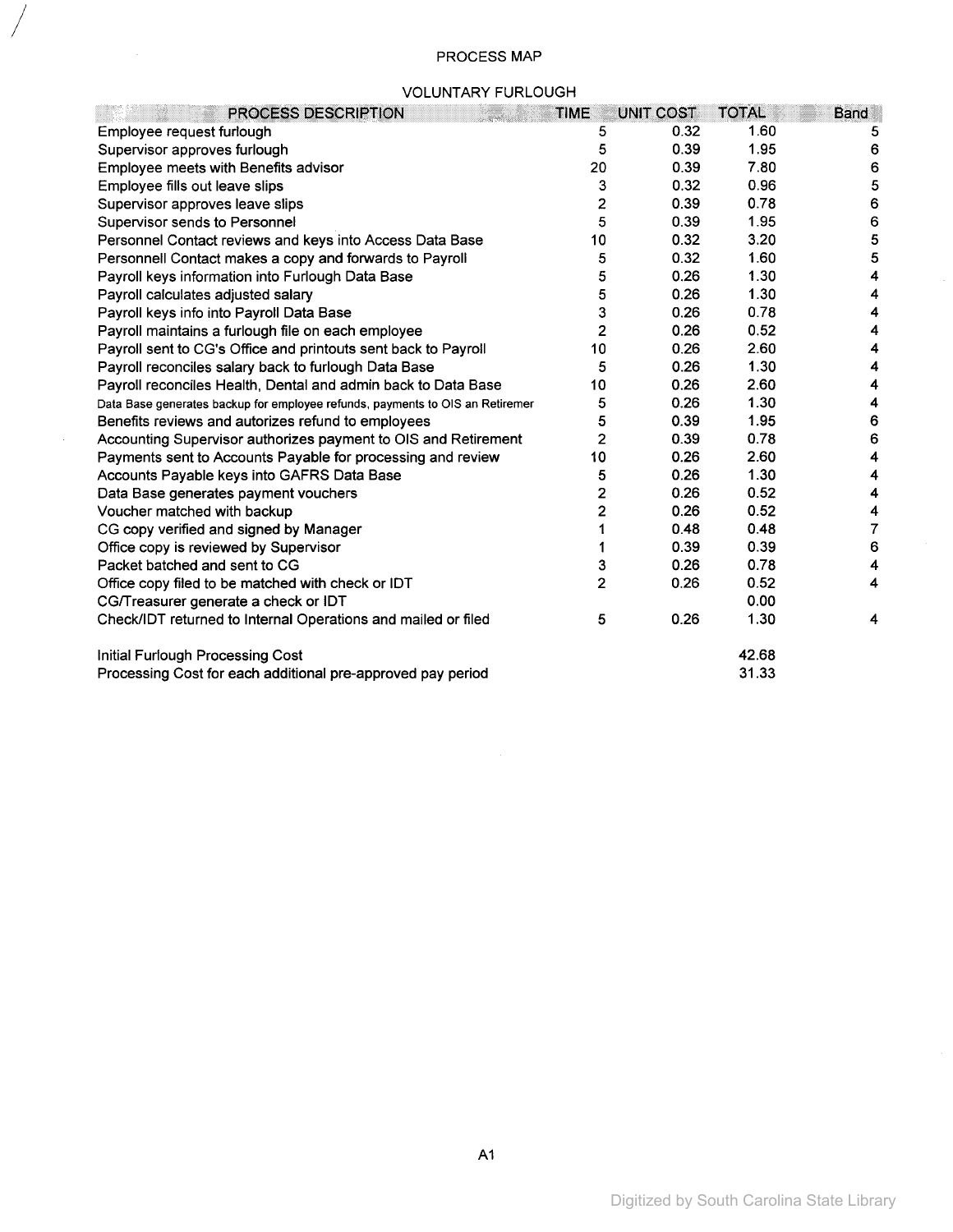|                                    |                     |                     |          | <b>FIOUAL TEAR ZUUZ</b> |                |                                                                                 |                  |
|------------------------------------|---------------------|---------------------|----------|-------------------------|----------------|---------------------------------------------------------------------------------|------------------|
| <b>Dept</b>                        | PayDate             | <b>Name</b>         |          |                         |                | Salary Savings   Fringe Cost   Fringe Savings   Processing Cost   Total Savings |                  |
| F29                                |                     | 10/1/2001 ANGELA G  | 537.48   | $-103.06$<br>$-93.70$   | 38.28          | $-42.68$                                                                        | 430.02           |
| F29                                |                     | 10/16/2001 ANGELA G | 488.62   |                         | 34.54          | $-31.33$                                                                        | 398.13           |
| F29                                |                     | 11/1/2001 ANGELA G  | 366.47   | $-70.26$                | 25.20          | $-31.33$                                                                        | 290.08           |
| F29                                |                     | 11/16/2001 ANGELA G | 447.91   | $-85.89$                | 31.43          | $-31.33$                                                                        | 362.12           |
| F <sub>29</sub>                    |                     | 12/1/2001 ANGELA G  | 366.47   | $-70.26$                | 25.20          | $-31.33$                                                                        | 290.08           |
| F <sub>29</sub>                    |                     | 12/16/2001 ANGELA G | 134.37   | $-25.75$                | 7.44           | $-31.33$                                                                        | 84.73            |
| <b>Total</b>                       |                     |                     |          | $-448.92$               |                | $-199.33$                                                                       | 1,855.16         |
| F <sub>12</sub>                    |                     | 8/16/2001 ANGELA H  | 198.83   | $-38.25$                | 12.36          | $-42.68$                                                                        | 130.26           |
| F12                                |                     | 9/1/2001 ANGELA H   | 542.26   | $-104.41$               | 38.63          | $-31.33$                                                                        | 445.15           |
| F12                                |                     | 10/1/2001 ANGELA H  | 119.30   | $-22.94$                | 6.27           | $-31.33$                                                                        | 71.30            |
| F <sub>12</sub>                    |                     | 10/16/2001 ANGELA H | 108.46   | $-20.85$                | 5.44           | $-31.33$                                                                        | 61.72            |
| <b>Total</b>                       |                     |                     |          | $-186.45$               |                | $-136.67$                                                                       | 708.43           |
| F04                                | 10/1/2001 ANN G     |                     | 1,237.21 | -209.74                 | 90.35          | -42.68                                                                          | 1,075.14         |
| F04                                | 12/16/2001 ANN G    |                     | 1,237.21 | $-209.74$               | 90.35          | $-31.33$                                                                        | 1,086.49         |
| F04                                | 1/16/2002 ANN G     |                     | 618.61   | $-106.35$               | 37.06          | $-31.33$                                                                        | 517.99           |
| <b>Total</b>                       |                     |                     |          | $-525.83$               |                | $-105.34$                                                                       | 2,679.62         |
| F <sub>12</sub>                    |                     | 3/16/2002 BRENDA B  | 105.26   | $-23.49$                | 2.66           | $-42.68$                                                                        | 41.75            |
| <b>Total</b>                       |                     |                     |          | $-23.49$                |                | $-42.68$                                                                        | 41.75            |
| F04                                |                     | 9/16/2001 BRENDA F  | 1,211.95 | $-279.53$               | 92.71          | $-42.68$                                                                        | 982.45           |
| <b>Total</b>                       |                     |                     |          | $-279.53$               |                | $-42.68$                                                                        | 982.45           |
| F12                                |                     | 10/1/2001 CARLESS E | 555.88   | $-96.23$                | 41.50          | $-42.68$                                                                        | 458.47           |
| <b>Total</b>                       |                     |                     |          | $-96.23$                |                | $-42.68$                                                                        | 458.47           |
| F24                                |                     | 8/16/2001 CAROLYN L | 1,078.25 | $-180.73$               | 82.18          | $-42.68$                                                                        | 937.02           |
| F24                                |                     | 9/1/2001 CAROLYN L  | 1,848.41 | $-309.86$               | 141.40         | $-31.33$                                                                        | 1,648.62         |
| F24                                |                     | 9/16/2001 CAROLYN L | 1,848.41 | $-309.86$               | 141.40         | $-31.33$                                                                        | 1,648.62         |
| F24                                |                     | 10/1/2001 CAROLYN L | 1,109.05 | $-185.91$               | 84.53          | $-31.33$                                                                        | 976.34           |
| <b>Total</b>                       |                     |                     |          | $-986.36$               |                | $-136.67$                                                                       | 5,210.60         |
| F12                                |                     | 3/1/2002 CECIL R    | 78.10    | $-21.27$                | 5.97           | $-42.68$                                                                        | 20.12            |
| F12                                | 1/16/2002 ER S      |                     | 191.32   | $-46.43$                | 11.45          | $-42.68$                                                                        | 113.66           |
| <b>Total</b>                       |                     |                     |          | $-67.70$                |                | $-85.36$                                                                        | 133.78           |
| F10                                | 9/1/2001M           |                     | 261.94   | $-45.15$                | 18.71          | $-42.68$                                                                        | 192.82           |
| <b>Total</b><br>F12                |                     |                     |          | $-45.15$                |                | $-42.68$                                                                        | 192.82           |
|                                    | 3/16/2002 CLYDE R   |                     | 78.97    | $-14.49$                | 4.93           | $-42.68$                                                                        | 26.73            |
| Total                              |                     | 11/1/2001 CONNIE J  | 116.66   | $-14.49$                |                | $-42.68$                                                                        | 26.73            |
| F04<br>F04                         | 11/16/2001 CONNIE J |                     | 320.79   | $-1.70$<br>$-4.70$      | 21.22<br>46.65 | $-42.68$                                                                        | 93.50            |
| Total                              |                     |                     |          | $-6.40$                 |                | $-31.33$<br>$-74.01$                                                            | 331.41<br>424.91 |
| F29                                |                     | 11/1/2001 CORETTA   | 151.37   | $-25.94$                | 8.82           | $-42.68$                                                                        | 91.57            |
|                                    | 11/16/2001 CORETTA  |                     | 138.76   | $-23.78$                | 7.86           |                                                                                 |                  |
| F <sub>29</sub><br>F <sub>29</sub> |                     | 12/1/2001 CORETTA   | 151.37   | $-25.94$                | 8.82           | $-31.33$<br>$-31.33$                                                            | 91.51<br>102.92  |
| F29                                |                     | 12/16/2001 CORETTA  | 166.50   | $-28.53$                | 9.98           |                                                                                 |                  |
| F29                                |                     | 1/1/2002 CORETTA    | 166.50   | $-27.54$                | 12.73          | $-31.33$<br>$-31.33$                                                            | 116.62<br>120.36 |
| F29                                |                     | 1/16/2002 CORETTA   | 277.51   | $-45.92$                | 21.22          | $-31.33$                                                                        |                  |
| Total                              |                     |                     |          |                         |                |                                                                                 | 221.48           |
| F12                                |                     | 3/16/2002 DANIEL R  | 185.63   | $-177.65$<br>$-39.72$   | 7.11           | $-199.33$                                                                       | 744.46           |
|                                    |                     |                     |          | $-39.72$                |                | $-42.68$                                                                        | 110.34           |
| Total                              |                     |                     |          |                         |                | $-42.68$                                                                        | 110.34           |
| F <sub>04</sub>                    |                     | 9/16/2001 DEBORAH H | 125.77   | $-47.01$                | 9.62           | $-42.68$                                                                        | 45.70            |
| F <sub>04</sub>                    |                     | 10/1/2001 DEBORAH H | 276.68   | $-103.45$               | 10.02          | $-31.33$                                                                        | 151.92           |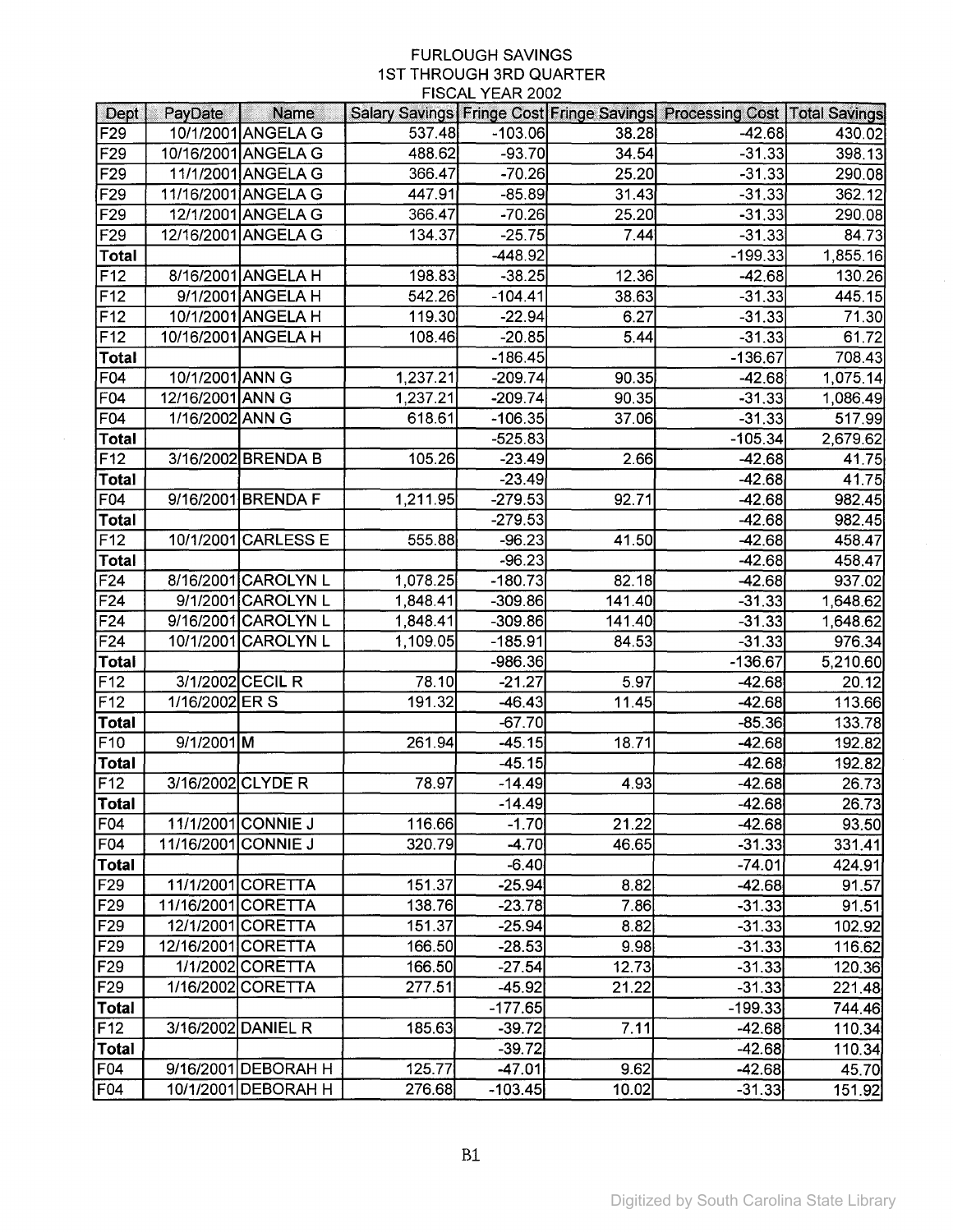$\sim 10^{-10}$ 

 $\sim$   $\sim$ 

| F04             |                    | 10/16/2001 DEBORAH H | 251.53   | $-94.04$    | 8.09   | $-31.33$  | 134.25   |
|-----------------|--------------------|----------------------|----------|-------------|--------|-----------|----------|
| F04             |                    | 11/1/2001 DEBORAH H  | 314.41   | $-117.56$   | 12.91  | $-31.33$  | 178.43   |
| F04             |                    | 11/16/2001 DEBORAH H | 288.21   | $-107.76$   | 10.90  | $-31.33$  | 160.02   |
| F04             |                    | 12/1/2001 DEBORAH H  | 251.53   | $-94.04$    | 8.09   | $-31.33$  | 134.25   |
| F04             |                    | 12/16/2001 DEBORAH H | 207.51   | $-77.60$    | 4.73   | $-31.33$  | 103.31   |
| F04             |                    | 1/1/2002 DEBORAH H   | 276.68   | $-114.21$   | 10.02  | $-31.33$  | 141.16   |
| F04             |                    | 2/1/2002 DEBORAH H   | 62.89    | $-25.95$    | 4.81   | $-31.33$  | 10.42    |
| F04             |                    | 2/16/2002 DEBORAH H  | 288.21   | $-118.97$   | 8.84   | $-31.33$  | 146.75   |
| F04             |                    | 3/1/2002 DEBORAH H   | 276.68   | $-114.21$   | 7.96   | $-31.33$  | 139.10   |
| F04             |                    | 3/16/2002 DEBORAH H  | 276.68   | $-114.21$   | 7.96   | $-31.33$  | 139.10   |
| <b>Total</b>    |                    |                      |          | $-1,129.01$ |        | $-387.31$ | 1,484.41 |
| F <sub>12</sub> |                    | 10/1/2001 DEBORAH K  | 465.58   | $-81.03$    | 32.65  | $-42.68$  | 374.52   |
| F12             |                    | 11/1/2001 DEBORAH K  | 105.82   | $-18.39$    | 5.13   | $-31.33$  | 61.23    |
| F12             |                    | 11/16/2001 DEBORAH K | 105.82   | $-18.39$    | 5.13   | $-31.33$  | 61.23    |
| F <sub>12</sub> |                    | 2/1/2002 DEBORAH K   | 290.99   | $-52.13$    | 17.88  | $-31.33$  | 225.41   |
| <b>Total</b>    |                    |                      |          | $-169.94$   |        | $-136.67$ | 722.39   |
| F39             | 8/16/2001 DIANE C  |                      | 2,146.54 | $-369.06$   | 164.21 | $-42.68$  | 1,899.01 |
| F39             |                    | 9/1/2001 DIANE C     | 2,146.54 | $-369.06$   | 164.21 | $-31.33$  | 1,910.36 |
| F39             | 9/16/2001 DIANE C  |                      | 195.15   | $-33.52$    | 5.25   | $-31.33$  | 135.55   |
| Total           |                    |                      |          | -771.64     |        | $-105.34$ | 3,944.92 |
| F16             |                    | 2/1/2002 ELEASE      | 170.66   | $-30.29$    | 5.54   | $-42.68$  | 103.23   |
| F16             | 2/16/2002 ELEASE   |                      | 1,720.77 | $-305.71$   | 124.12 | $-31.33$  | 1,507.85 |
| F16             |                    | 3/1/2002 ELEASE      | 1,877.20 | $-333.52$   | 143.60 | $-31.33$  | 1,655.95 |
| F16             | 3/16/2002 ELEASE   |                      | 1,689.48 | $-300.15$   | 121.73 | $-31.33$  | 1,479.73 |
| Total           |                    |                      |          | $-969.67$   |        | $-136.67$ | 4,746.76 |
| F12             |                    | 9/1/2001 ELMOND E    | 487.60   | $-96.75$    | 34.42  | $-42.68$  | 382.59   |
| F12             |                    | 9/16/2001 ELMOND E   | 97.52    | $-19.33$    | 4.58   | $-31.33$  | 51.44    |
| F12             |                    | 12/16/2001 ELMOND E  | 214.54   | $-42.56$    | 13.53  | $-31.33$  | 154.18   |
| F <sub>12</sub> |                    | 10/1/2001 EUGENE R   | 1,411.38 | $-259.43$   | 105.12 | $-42.68$  | 1,214.39 |
| F12             |                    | 10/16/2001 EUGENE R  | 1,568.20 | $-288.28$   | 119.96 | $-31.33$  | 1,368.55 |
| F12             |                    | 11/1/2001 EUGENE R   | 1,568.20 | $-288.28$   | 119.96 | $-31.33$  | 1,368.55 |
| F12             |                    | 11/16/2001 EUGENE R  | 1,568.20 | $-288.28$   | 119.96 | $-31.33$  | 1,368.55 |
| F <sub>12</sub> |                    | 12/1/2001 EUGENE R   | 1,425.64 | $-262.04$   | 106.21 | -31.33    | 1,238.48 |
| F12             |                    | 12/16/2001 EUGENE R  | 1,254.56 | $-230.61$   | 93.13  | $-31.33$  | 1,085.75 |
| F12             |                    | 1/1/2002 EUGENE R    | 470.46   | $-77.84$    | 35.99  | $-31.33$  | 397.28   |
| Total           |                    |                      |          | $-1,853.40$ |        | -336.00   | 8,629.76 |
| F29             |                    | 1/1/2002 GARDENIA R  | 133.10   | $-24.45$    | 7.07   | -42.68    | 73.04    |
| F <sub>29</sub> |                    | 1/16/2002 GARDENIA R | 554.55   | -101.97     | 39.31  | $-31.33$  | 460.56   |
| F29             |                    | 2/16/2002 GARDENIA R | 221.82   | $-40.77$    | 13.85  | $-31.33$  | 163.57   |
| F29             |                    | 3/1/2002 GARDENIA R  | 133.10   | $-24.45$    | 7.07   | $-31.33$  | 84.39    |
| F29             |                    | 6/1/2002 GARDENIA R  | 121.00   | $-22.24$    | 6.14   | $-31.33$  | 73.57    |
| Total           |                    |                      |          | -213.88     |        | $-168.00$ | 855.13   |
| F12             |                    | 3/16/2002 GLENDA C   | 99.68    | $-18.07$    | 6.21   | $-42.68$  | 45.14    |
| Total           |                    |                      |          | $-18.07$    |        | $-42.68$  | 45.14    |
| F <sub>04</sub> |                    | 9/16/2001 GLENN W    | 155.81   | $-27.01$    | 10.36  | $-42.68$  | 96.48    |
| F <sub>04</sub> |                    | 10/1/2001 GLENN W    | 171.39   | $-29.72$    | 11.55  | $-31.33$  | 121.89   |
| F04             | 10/16/2001 GLENN W |                      | 467.43   | -81.10      | 34.20  | $-31.33$  | 389.20   |
| F <sub>04</sub> |                    | 11/1/2001 GLENN W    | 155.81   | $-27.01$    | 10.36  | $-31.33$  | 107.83   |
| F <sub>04</sub> | 11/16/2001 GLENN W |                      | 428.47   | $-74.34$    | 31.22  | $-31.33$  | 354.02   |

 $\hat{\mathcal{A}}$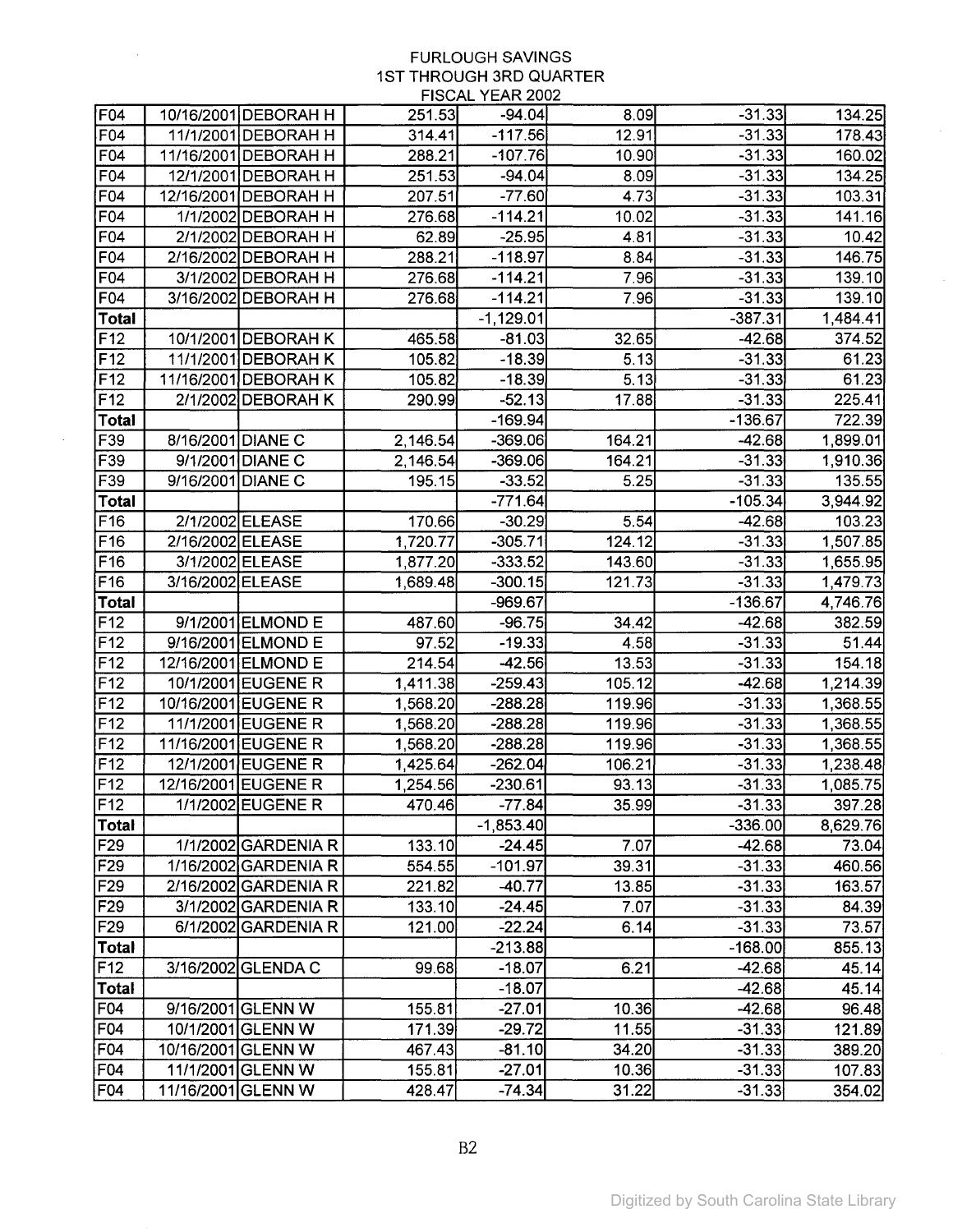$\mathcal{L}^{\text{max}}_{\text{max}}$ 

 $\sim 10^6$ 

|                 |                           |                     |          | <b>INVAL ILANZOVE</b>  |               |                       |                  |
|-----------------|---------------------------|---------------------|----------|------------------------|---------------|-----------------------|------------------|
| F <sub>04</sub> |                           | 12/1/2001 GLENN W   | 155.81   | $-27.01$               | 10.36         | $-31.33$              | 107.83           |
| F04             |                           | 12/16/2001 GLENN W  | 342.78   | $-59.46$               | 24.66         | $-31.33$              | 276.65           |
| F04             |                           | 1/1/2002 GLENN W    | 342.78   | $-60.66$               | 23.92         | $-31.33$              | 274.71           |
| F04             |                           | 1/16/2002 GLENN W   | 285.65   | $-50.54$               | 19.55         | $-31.33$              | 223.33           |
| F04             |                           | 2/1/2002 GLENN W    | 311.62   | $-55.14$               | 21.53         | $-31.33$              | 246.68           |
| F <sub>04</sub> |                           | 2/16/2002 GLENN W   | 142.83   | $-25.26$               | 8.62          | $-31.33$              | 94.86            |
| F04             |                           | 3/1/2002 GLENN W    | 171.39   | $-30.32$               | 10.81         | $-31.33$              | 120.55           |
| F04             |                           | 3/16/2002 GLENN W   | 171.39   | $-30.32$               | 10.81         | $-31.33$              | 120.55           |
| Total           |                           |                     |          | $-577.89$              |               | $-418.64$             | 2,534.58         |
| F12             |                           | 3/1/2002 HAROLD F   | 105.97   | $-19.11$               | 6.64          | $-42.68$              | 50.82            |
| F12             |                           | 11/1/2001 HEATHER L | 384.47   | $-101.95$              | 22.76         | $-42.68$              | 262.60           |
| F12             |                           | 2/16/2002 HEATHER L | 634.38   | $-172.75$              | 41.88         | $-31.33$              | 472.18           |
| F12             |                           | 3/1/2002 HEATHER L  | 169.17   | $-46.05$               | 6.29          | $-31.33$              | 98.08            |
| F <sub>12</sub> |                           | 3/16/2002 HEATHER L | 169.17   | $-46.05$               | 6.29          | $-31.33$              | 98.08            |
| F <sub>12</sub> | 9/16/2001 JOHN M          |                     | 2,249.47 | $-9.08$                | 396.43        | $-42.68$              | 2,594.14         |
| F12             | 10/1/2001 JOHN M          |                     | 989.77   | $-3.99$                | 167.17        | $-31.33$              | 1,121.62         |
| F12             |                           | 9/1/2001 JOHNNY L   | 333.41   | $-75.14$               | 21.30         | $-42.68$              | 236.89           |
| F <sub>12</sub> |                           | 9/16/2001 JOHNNY L  | 83.36    | $-18.76$               | 2.17          | $-31.33$              | 35.44            |
| F12             |                           | 2/1/2002 JOHNNY L   | 230.58   | $-53.38$               | 12.97         | $-31.33$              | 158.84           |
| F12             |                           | 12/1/2001 JOSEPH M  | 516.12   | $-89.94$               | 37.81         | -42.68                | 421.31           |
| F12             |                           | 12/16/2001 JOSEPH M | 908.36   | $-158.31$              | 67.82         | -31.33                | 786.54           |
| Total           |                           |                     |          | $-794.51$              |               | $-432.71$             | 6,336.54         |
| F16             |                           | 8/16/2001 KAREN S   | 356.69   | $-81.91$               | 22.61         | $-42.68$              | 254.71           |
| F16             |                           | 9/16/2001 KAREN S   | 155.65   | $-35.72$               | 7.23          | $-31.33$              | 95.83            |
| F <sub>16</sub> |                           | 12/1/2001 KAREN S   | 155.65   | $-35.72$               | 7.23          | $-31.33$              | 95.83            |
| F16             |                           | 2/1/2002 KAREN S    | 71.34    | $-16.86$               | 5.45          | $-31.33$              | 28.60            |
| F16             |                           | 3/16/2002 KAREN S   | 85.61    | $-20.24$               | 6.54          | $-31.33$              | 40.58            |
| <b>Total</b>    |                           |                     |          | $-190.45$              |               | $-168.00$             | 515.55           |
| F12             |                           | 3/1/2002 KEVIN W    | 74.79    | $-13.95$               | 4.27          | $-42.68$              | 22.43            |
| <b>Total</b>    |                           |                     |          | $-13.95$               |               | $-42.68$              | 22.43            |
| F <sub>29</sub> | 9/16/2001 KIM M           |                     | 302.67   | $-55.64$               | 21.82         | $-42.68$              | 226.17           |
| F <sub>29</sub> | 10/1/2001 KIM M           |                     | 332.94   | $-61.19$               | 24.14         | $-31.33$              | 264.56           |
| F29             | 10/16/2001 KIM M          |                     | 302.67   | $-55.64$               | 21.82         | $-31.33$              | 237.52           |
| F29             | 11/1/2001 KIM M           |                     | 302.67   | $-55.64$               | 21.82         | $-31.33$              | 237.52           |
| Total           |                           |                     |          | $-228.11$              |               | $-136.67$             | 965.77           |
| F12             |                           | 3/1/2002 LINDA L    | 202.43   | $-39.58$               | 7.57          | $-42.68$              | 127.74           |
| Total           |                           |                     |          | -39.58                 |               | $-42.68$              | 127.74           |
| F39             | 9/16/2001 LISA R          |                     | 630.42   | $-122.12$              | 43.71         | $-42.68$              | 509.33           |
| Total           |                           |                     |          | $-122.12$              |               | $-42.68$              | 509.33           |
| F16             | 9/1/2001 LISA W           |                     | 711.37   | $-237.64$              | 43.16         | $-42.68$              | 474.21           |
| F16<br>Total    | 9/16/2001 LISA W          |                     | 79.05    | $-26.17$               | 6.04          | $-31.33$              | 27.59            |
|                 |                           |                     |          | $-263.81$              |               | $-74.01$              | 501.80           |
| F12<br>F12      | 12/16/2001 V<br>1/1/2002V |                     | 244.05   | $-62.35$               | 13.09         | -42.68                | 152.11           |
|                 |                           |                     | 610.12   | $-161.93$<br>$-107.94$ | 46.67         | $-31.33$              | 463.53           |
| F12<br>F12      | 1/16/2002V                |                     | 406.75   | $-29.06$               | 25.54<br>6.62 | $-31.33$              | 293.02           |
| <b>Total</b>    | 3/1/2002 E W              |                     | 150.81   | $-361.28$              |               | $-42.68$<br>$-148.02$ | 85.69            |
| F39             | 10/1/2001 MARY A          |                     | 298.26   | $-59.94$               | 16.58         | $-42.68$              | 994.35<br>212.22 |
|                 |                           |                     |          |                        |               |                       |                  |
| <b>Total</b>    |                           |                     |          | $-59.94$               |               | $-42.68$              | 212.22           |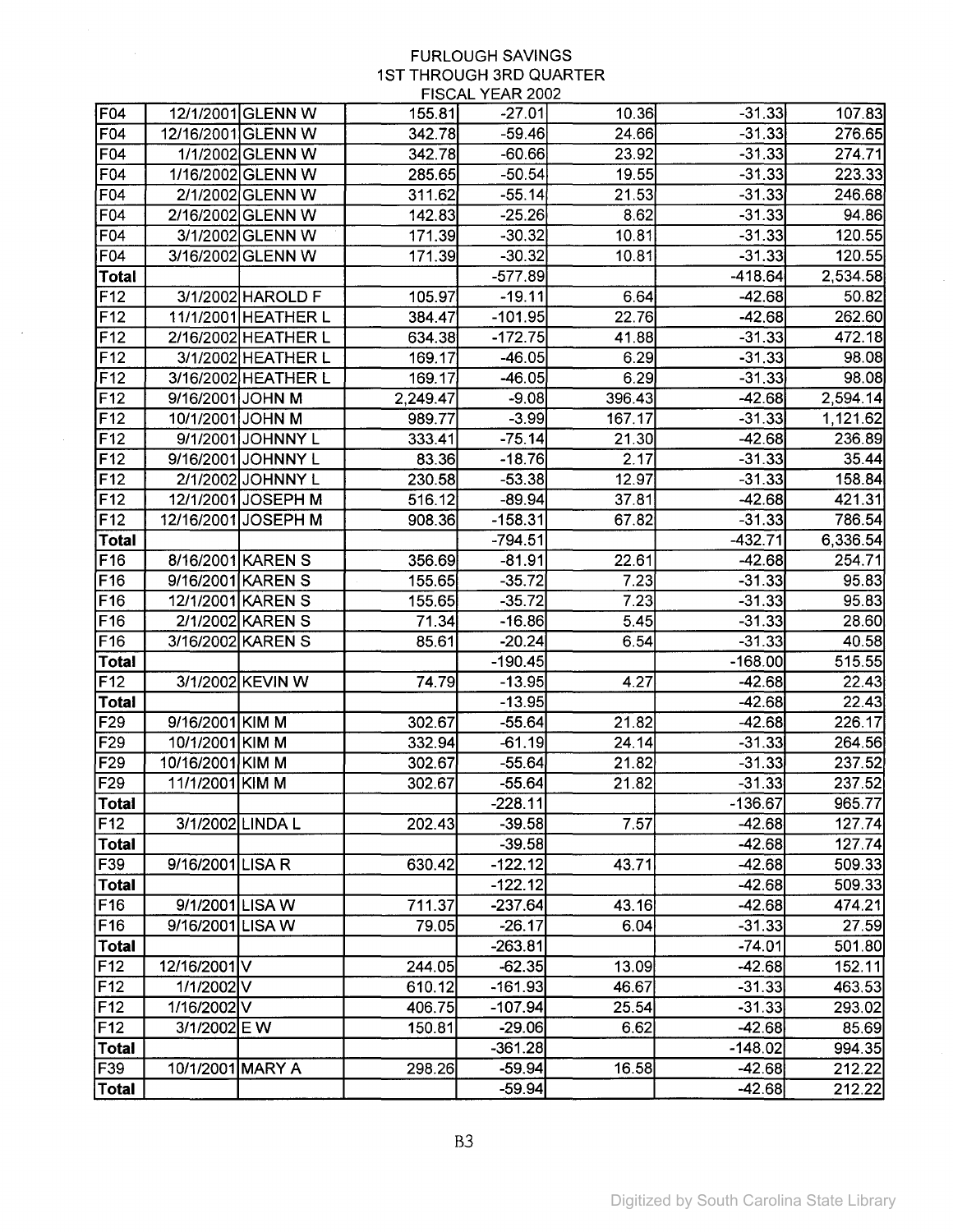|                                 |                    |                       |          | $1.1007 \, \mathrm{m}$ . $1.101 \, \mathrm{m}$ |        |                      |                 |
|---------------------------------|--------------------|-----------------------|----------|------------------------------------------------|--------|----------------------|-----------------|
| F <sub>04</sub>                 |                    | 8/16/2001 NANCY L     | 662.56   | $-128.97$                                      | 48.46  | $-42.68$             | 539.37          |
| F04                             |                    | 9/1/2001 NANCY L      | 813.14   | $-158.27$                                      | 59.98  | 31.33                | 746.18          |
| F04                             | 10/16/2001 NANCY L |                       | 273.66   | $-53.18$                                       | 18.71  | 31.33                | 270.52          |
| Total                           |                    |                       |          | $-340.42$                                      |        | 19.98                | 1,556.07        |
| F <sub>24</sub>                 |                    | 9/1/2001 OLIVE M      | 932.90   | $-11.29$                                       | 166.92 | $-42.68$             | 1,045.85        |
| F <sub>24</sub>                 | 9/16/2001 OLIVE M  |                       | 103.66   | $-1.24$                                        | 16.00  | $-31.33$             | 87.09           |
| F <sub>24</sub>                 | 11/1/2001 OLIVE M  |                       | 207.32   | $-2.50$                                        | 34.87  | $-31.33$             | 208.36          |
| F <sub>24</sub>                 | 11/16/2001 OLIVE M |                       | 665.12   | $-8.05$                                        | 118.18 | $-31.33$             | 743.92          |
| F24                             | 12/1/2001 OLIVE M  |                       | 103.66   | $-1.24$                                        | 16.00  | $-31.33$             | 87.09           |
| <b>Total</b>                    |                    |                       |          | $-24.32$                                       |        | $-168.00$            | 2,172.31        |
| F <sub>12</sub>                 | 3/16/2002 ONNIE L  |                       | 550.10   | $-100.94$                                      | 40.56  | $-42.68$             | 447.04          |
| <b>Total</b>                    |                    |                       |          | $-100.94$                                      |        | $-42.68$             | 447.04          |
| F <sub>24</sub>                 |                    | 9/16/2001 PATRICIA M  | 982.46   | $-166.21$                                      | 72.82  | $-42.68$             | 846.39          |
| Total                           |                    |                       |          | $-166.21$                                      |        | $-42.68$             | 846.39          |
| F <sub>29</sub>                 |                    | 10/16/2001 PAULETTE B | 415.64   | -87.36                                         | 26.20  | $-42.68$             | 311.80          |
| F <sub>29</sub>                 |                    | 11/1/2001 PAULETTE B  | 207.82   | $-43.67$                                       | 10.30  | $-31.33$             | 143.12          |
| Total                           |                    |                       |          | -131.03                                        |        | $-74.01$             | 454.92          |
| F <sub>21</sub>                 | 8/16/2001 POLLY F  |                       | 2,896.12 | -563.66                                        | 221.55 | $-42.68$             | 2,511.33        |
| F <sub>21</sub>                 |                    | 9/1/2001 POLLY F      | 2,896.12 | $-563.66$                                      | 221.55 | $-31.33$             | 2,522.68        |
| <b>Total</b>                    |                    |                       |          | $-1,127.32$                                    |        | $-74.01$             | 5,034.01        |
| F04                             | 10/1/2001 RUBY T   |                       | 490.15   | $-88.01$                                       | 36.11  | $-42.68$             | 395.57          |
| F04                             |                    | 1/1/2002 RUBY T       | 980.29   | $-182.05$                                      | 74.99  | $-31.33$             | 841.90          |
| F04                             | 1/16/2002 RUBY T   |                       | 653.53   | $-121.35$                                      | 48.15  | $-31.33$             | 549.00          |
| F04                             |                    | 2/1/2002 RUBY T       | 712.94   | $-132.37$                                      | 52.70  | $-31.33$             | 601.94          |
| F04                             | 2/16/2002 RUBY T   |                       | 898.60   | $-166.85$                                      | 66.90  | $-31.33$             | 767.32          |
| F04                             |                    | 3/1/2002 RUBY T       | 980.29   | -182.05                                        | 74.99  | $-31.33$             | 841.90          |
| F04                             | 3/16/2002 RUBY T   |                       | 882.27   | $-163.82$                                      | 65.65  | $-31.33$             | 752.77          |
| <b>Total</b>                    |                    |                       |          | $-1,036.50$                                    |        | $-230.66$            | 4,750.40        |
| F12                             |                    | 3/16/2002 SHABAAZ     | 74.25    | $-13.72$                                       | 4.57   | $-42.68$             | 22.42           |
| <b>Total</b><br>F <sub>29</sub> |                    | 12/1/2001 SHIANN C    | 637.85   | $-13.72$<br>$-121.61$                          | 36.99  | $-42.68$<br>$-42.68$ | 22.42<br>510.55 |
| F29                             |                    | 12/16/2001 SHIANN C   | 561.30   | $-111.13$                                      | 31.14  | $-31.33$             | 449.98          |
| F29                             |                    | 1/1/2002 SHIANN C     | 701.63   | $-136.78$                                      | 41.09  | -31.33               | 574.61          |
| F29                             |                    | 1/16/2002 SHIANN C    | 350.82   | $-68.37$                                       | 14.26  | $-31.33$             | 265.38          |
| <b>F29</b>                      |                    | 2/1/2002 SHIANN C     | 1,020.55 | $-198.96$                                      | 65.49  | $-31.33$             | 855.75          |
| Total                           |                    |                       |          | $-636.85$                                      |        | -168.00              | 2,656.27        |
| F12                             |                    | 9/1/2001 TAMMY M      | 757.64   | $-133.54$                                      | 54.54  | -42.68               | 635.96          |
| F <sub>12</sub>                 |                    | 9/16/2001 TAMMY M     | 926.00   | $-163.24$                                      | 70.83  | $-31.33$             | 802.26          |
| F <sub>12</sub>                 |                    | 10/1/2001 TAMMY M     | 833.40   | $-146.91$                                      | 60.33  | $-31.33$             | 715.49          |
| F <sub>12</sub>                 | 10/16/2001 TAMMY M |                       | 420.91   | $-74.19$                                       | 28.78  | $-31.33$             | 344.17          |
| <b>Total</b>                    |                    |                       |          | $-517.88$                                      |        | $-136.67$            | 2,497.88        |
| F29                             |                    | 12/1/2001 TERESA Y    | 725.57   | $-141.42$                                      | 52.22  | $-42.68$             | 593.69          |
| F <sub>29</sub>                 |                    | 12/16/2001 TERESA Y   | 332.55   | $-64.80$                                       | 22.16  | $-31.33$             | 258.58          |
| F <sub>29</sub>                 |                    | 1/1/2002 THERESA T    | 92.44    | $-19.40$                                       | 1.40   | $-42.68$             | 31.76           |
| F29                             |                    | 1/16/2002 THERESA T   | 77.03    | $-16.18$                                       | 1.03   | $-31.33$             | 30.55           |
| <b>Total</b>                    |                    |                       |          | $-241.80$                                      |        | $-148.02$            | 914.58          |
| F12                             |                    | 9/1/2001 THOMAS D     | 557.49   | $-95.18$                                       | 41.17  | $-42.68$             | 460.80          |
| F <sub>12</sub>                 |                    | 1/1/2002 THOMAS D     | 204.42   | $-34.88$                                       | 14.16  | $-31.33$             | 152.37          |
| F <sub>12</sub>                 |                    | 1/16/2002 THOMAS D    | 340.69   | $-58.17$                                       | 24.59  | $-31.33$             | 275.78          |

 $\sim 10^7$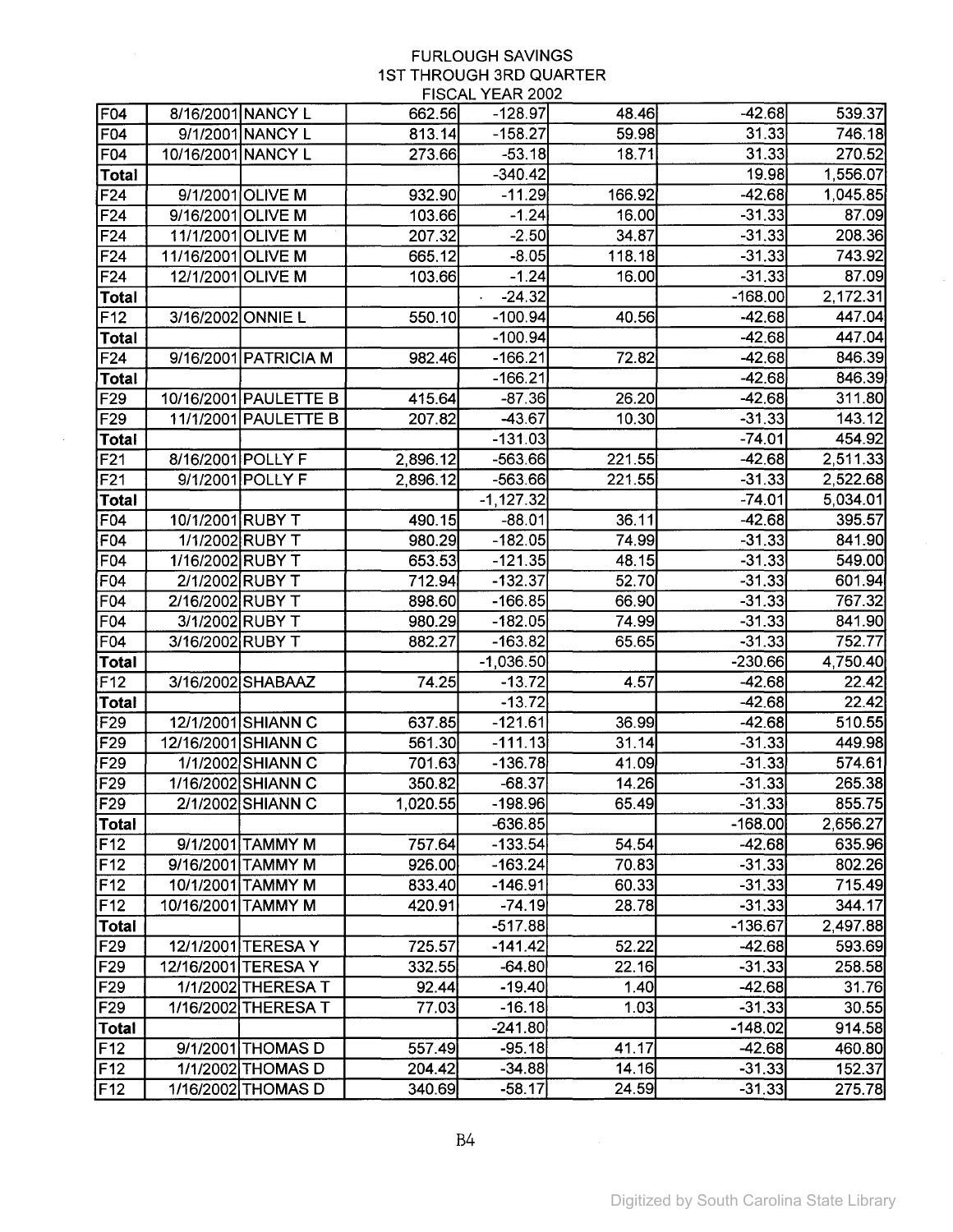| F12          | 9/1/2001 TIMOTHY J  | 208.03   | $-37.13$     | 14.74 | $-42.68$    | 142.96    |
|--------------|---------------------|----------|--------------|-------|-------------|-----------|
| F12          | 9/16/2001 TIMOTHY J | 208.03   | $-37.13$     | 14.74 | $-31.33$    | 154.31    |
| F12          | 12/1/2001 TIMOTHY J | 127.13   | $-22.69$     | 8.55  | $-31.33$    | 81.66     |
| F12          | 3/16/2002 TIMOTHY J | 76.28    | $-14.20$     | 4.14  | $-31.33$    | 34.89     |
| <b>Total</b> |                     |          | $-299.38$    |       | $-242.01$   | 1,302.77  |
| F18          | 10/1/2001 WILLIAM F | 1,250.00 | $-210.86$    | 93.73 | $-42.68$    | 1,090.19  |
| F18          | 1/16/2002 WILLIAM F | 781.25   | $-133.28$    | 57.41 | $-42.68$    | 662.70    |
| <b>Total</b> |                     |          | $-344.14$    |       | $-85.36$    | 1,752.89  |
| <b>d</b>     |                     |          | $-15,655.68$ |       | $-5,489.03$ | 71.126.29 |

 $\mathcal{L}^{\text{max}}_{\text{max}}$  and  $\mathcal{L}^{\text{max}}_{\text{max}}$ 

 $\sim$ 

 $\bar{z}$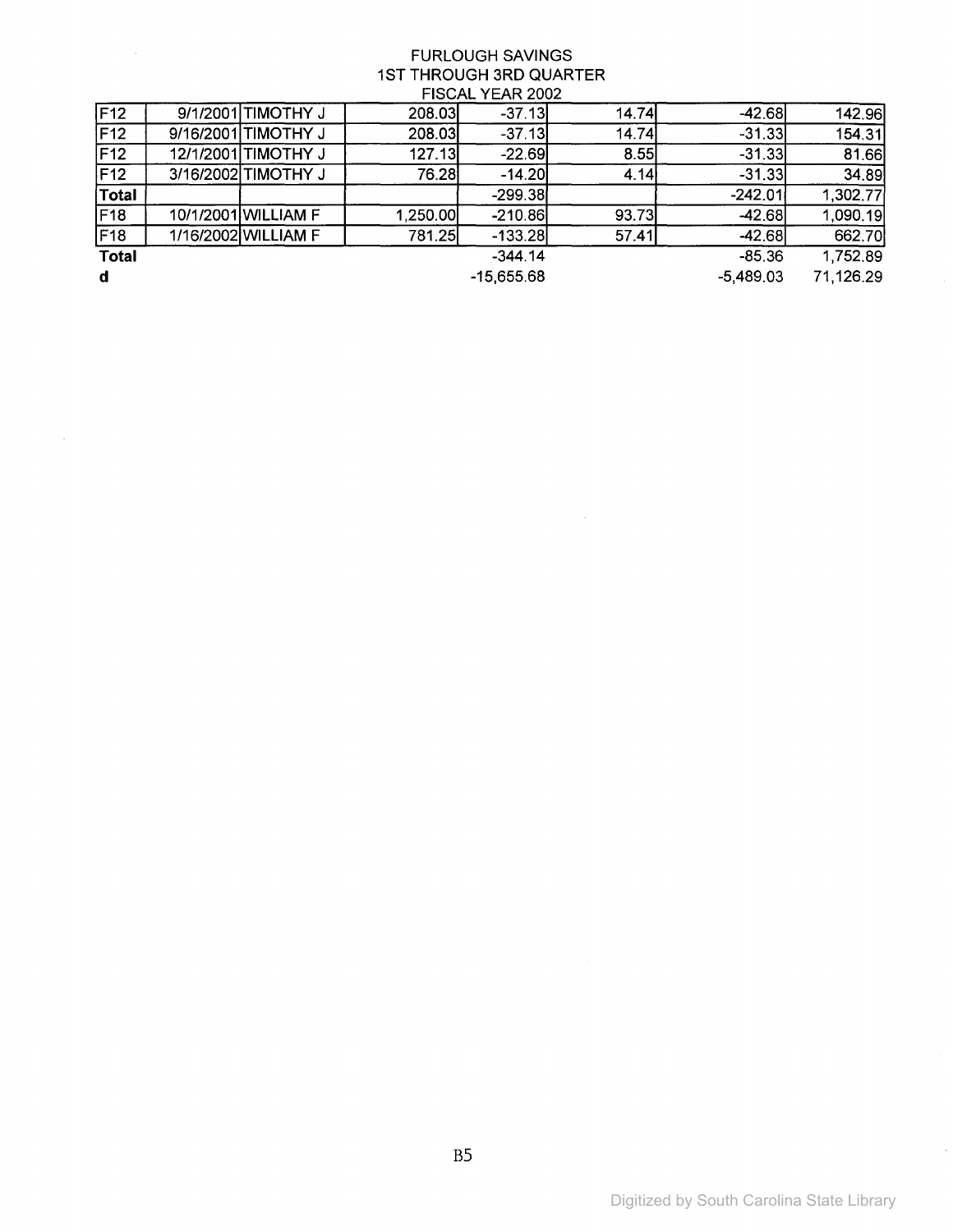#### 3.15 Voluntary Employee Furlough Guidelines

A. Proviso 72.85 of the 2001-2002 General Appropriations Act authorizes the agency head to institute a voluntary furlough program in a fiscal year in which the general funds appropriated for a state agency are less than the general funds appropriated for that agency in the preceding fiscal year, or whenever the General Assembly or the Budget and Control Board implements a midyear across-the-board budget reduction. Set forth below is the Budget and Control Board's voluntary employee furlough program.

B. Any employee desiring to go on a voluntary furlough shall submit the request to his or her supervisor on the Board's leave request form. By completing the leave request the employee certifies that he/she has reviewed these guidelines and is aware of their requirements. The furlough can be taken only upon the approval of the employee's supervisor or other appropriate officiaL To the degree possible, the Board will attempt to honor the furlough request; however, the consideration of workloads, work distribution, and similar factors may necessitate that the furlough not be taken or be taken at a different time. Under no circumstances will age, race, color, religion, creed, national origin, sex, disability, military status or political affiliation be employed by any Budget and Control Board official in making any decisions concerning voluntary furlough. Denial of any voluntary furlough request will be made in consultation with the Office Director.

C. Furloughs may be requested in any amount from one (l) to ninety (90) days. No furlough under this program can exceed ninety (90) calendar days per fiscal year.

D. This program is completely voluntary. No employee can be forced or coerced into going on a furlough under this program. Any employee who submits a leave form requesting a voluntary furlough thereby acknowledges that he or she has done so without any coercion, undue' influence, threat, or intimidation of any kind or type.

E. While on furlough, the employee will be placed in leave without pay status, without a break in service and with the continuing accumulation of sick and annual leave benefits.

F. While on furlough, the employee is subject to all policies and procedures of the Budget and Control Board applicable to employees in leave without pay status. During a voluntary furlough, the employee shall be entitled to participate in the same state benefits as otherwise available to him/her except for receiving a salary.

As to the following benefits which require Employer and Employee contributions if coverage would otherwise be interrupted, the Budget and Control Board will be responsible for making both Employer and Employee contributions during the period of the voluntary furlough:

| Benefit                                                | Deduction Code |
|--------------------------------------------------------|----------------|
| State Insurance Plan                                   | 126            |
| Dental Insurance                                       | 148            |
| State Health Plan Cafeteria Fee                        | 426            |
| Dental Insurance Cafeteria Fee                         | 448            |
| Money Plus Administrative Fee (Insurance Premium only) | 463            |

Cl

.......-.